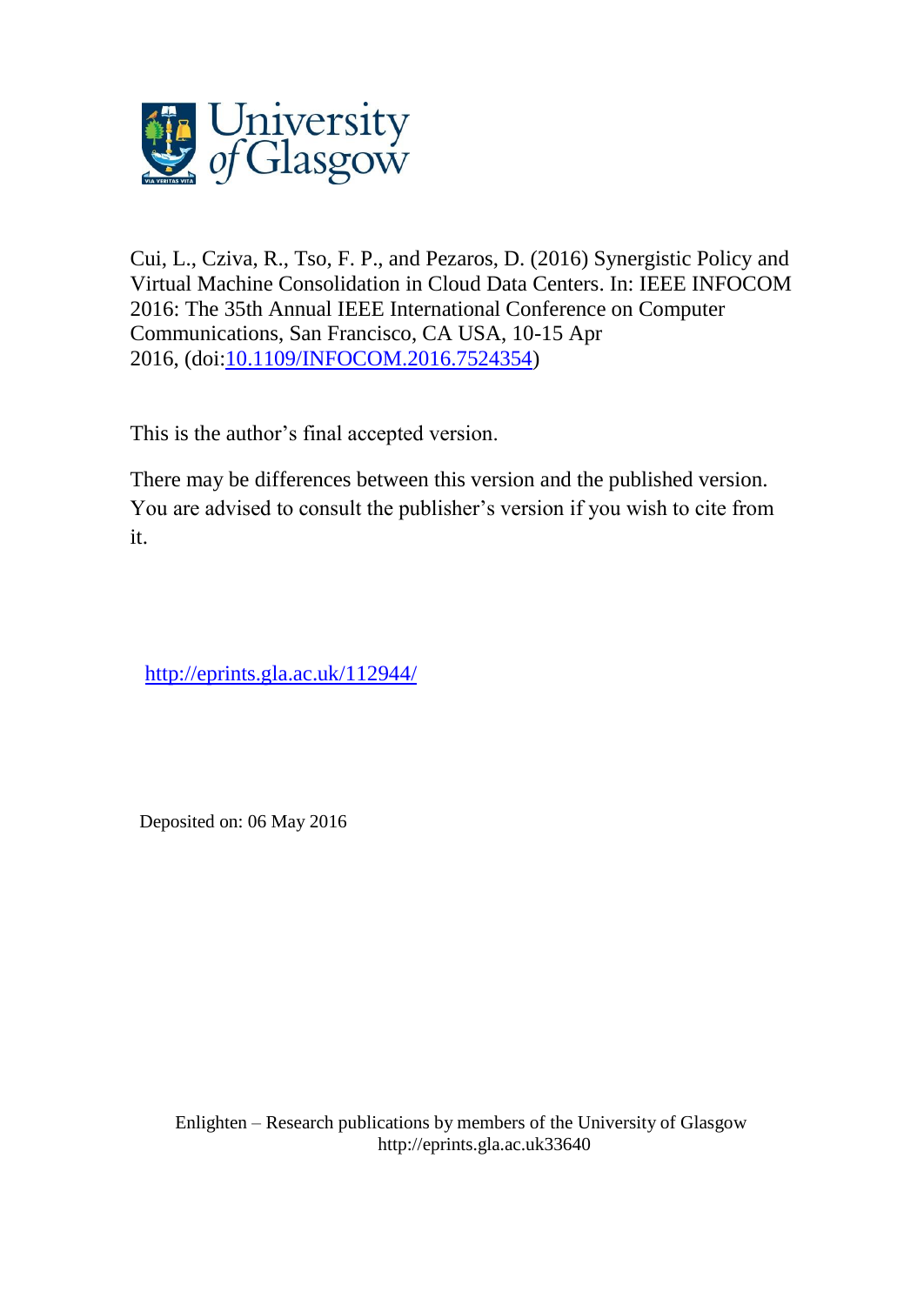# Synergistic Policy and Virtual Machine Consolidation in Cloud Data Centers

Lin Cui<sup>∗</sup> , Richard Cziva‡ , Fung Po Tso† , Dimitrios P. Pezaros‡ <sup>∗</sup>Department of Computer Science, Jinan University, Guangzhou, China †School of Computing & Mathematical Science, Liverpool John Moores University, UK ‡School of Computing Science, University of Glasgow, Glasgow, UK Email: tcuilin@jnu.edu.cn; p.tso@ljmu.ac.uk; richard.cziva, dimitrios.pezarios@glasgow.ac.uk

*Abstract*—In modern Cloud Data Centers (DC)s, correct implementation of network policies is crucial to provide secure, efficient and high performance services for tenants. It is reported that the inefficient management of network policies accounts for 78% of DC downtime, challenged by the dynamically changing network characteristics and by the effects of dynamic Virtual Machine (VM) consolidation. While there has been significant research in policy and VM management, they have so far been treated as disjoint research problems.

In this paper, we explore the simultaneous, dynamic VM and policy consolidation, and formulate the *Policy-VM Consolidation* (PVC) problem, which is shown to be NP-Hard. We then propose *Sync*, an efficient and synergistic scheme to jointly consolidate network policies and virtual machines. Extensive evaluation results and a testbed implementation of our controller show that policy and VM migration under *Sync* significantly reduces flow endto-end delay by nearly 40%, and network-wide communication cost by 50% within few seconds, while adhering strictly to the requirements of network policies.

# I. INTRODUCTION

As Cloud computing sees widespread adoption, data centers (DCs), the underpinning infrastructures, are challenged by the increased complexity of network management in which the configuration of (virtualized) server connectivity is dictated by numerous of network policies. In order to implement the desired network policies to ensure security and high performance, operators typically deploy a diverse range of "middleboxes" (MBs), such as firewalls, load balancers, Intrusion Detection and Prevention Systems (IDS/IPS), and application acceleration boxes [1]. In particular, one of the design requirements for today's Cloud DCs is to support the insertion of new MBs [2][3]. As a result, the number of MBs is on par with the number of routers and switches in enterprise networks [4]. Recent studies have also shown that the advent of diverse consumer devices will further increase the demand for in-network services [5]. Clearly, the added number of intermediate networking devices has in turn added a sheer degree of difficulty to network management. Research literature has demonstrated that deploying applications in Cloud DCs without considering in-network policies can lead to up to 91% policy violations, since network policies demand traffic to traverse a sequence of specified MBs [6]. Policy violations will potentially lead to severe consequences, including network outage, performance degradation [7], security vulnerabilities (e.g., firewall bypassing) or data leakage [4][6]. We argue that this challenge is amplified by the dynamism of traffic relocation as a result of dynamic Virtual Machine (VM) migration in today's virtualized DCs since when a VM is migrated, all related flows must be updated across the network [2].

Significant amount of research has been put into the areas of network policy and VM management, respectively. However, dynamic VM and network policy consolidation have been so far addressed in isolation. In the area of policy management, recent studies have focused primarily on exploiting Software-Defined Networking (SDN) [8] and Network Function Virtualization (NFV) [9], assuming a static allocation of compute resources. The centralized global view of the network provided by SDN can be exploited to programmatically ensure correctness of MB traversal. Coupled with SDN, software-based, virtualized network functions can be consolidated on demand. SDN and NFV have enabled a new paradigm for enforcing and dynamically migrating MB policies [8][10][11][12][13]. At the same time, VM management has largely concentrated on the efficient placement, consolidation and migration of Virtual Machines (VMs) to maximize server-side resources (such as CPU, RAM and network I/O [14], energy efficiency [15]), and optimize application-related Service Level Agreements (SLA) [16]. However, there has been no work on dynamic VM consolidation in conjunction with dynamic policy reconfiguration to optimize the network-wide communication cost. We argue that treating VM and policy management separately can lead to suboptimal network utilization and policy violations.

To see why, consider the following example scenarios as depicted in Fig. 1 where the traffic flows from  $v_1$  to  $v_2$  are configured to be checked by an  $IPS$  (the path is shown in solid blue line). (1) *Violation - MB capacity overloaded*: As shown in Fig. 1a, since the capacity of each  $IPS$  is constrained by their processing rate, migrating policies from  $IPS<sub>1</sub>$  to an overloaded  $IPS_2$  will lead to the packets of this flow being rejected. (2) *Violation - route unreachable*: As demonstrated in Fig. 1b, assuming  $s_2$  and  $LB_1$  are behind VLAN1, while  $s_3$  is behind VLAN2, then flows from  $v_1$  to  $v_2$  are configured to be checked by  $IPS_1$  and load balancer  $LB_1$ . If we migrated  $v_2$ to  $s_3$ , packets of the flow will fail to be sent to  $v_2$  if the policy requirement is enforced. (3) *No violation - suboptimal network utilization*: We demonstrate two cases in Fig. 1c. If we only consider VM migration, for example using S-CORE [14], a network-aware communication cost reduction scheme,  $v_2$  will be migrated to  $s_1$  to be collocated with  $v_1$  in a bid to reduce the VM-to-VM communication cost. Alternatively, only policy migration might be considered, using, for example, CoMb [11] to migrate policies from  $IPS_1$  to  $IPS_2$ . However, in neither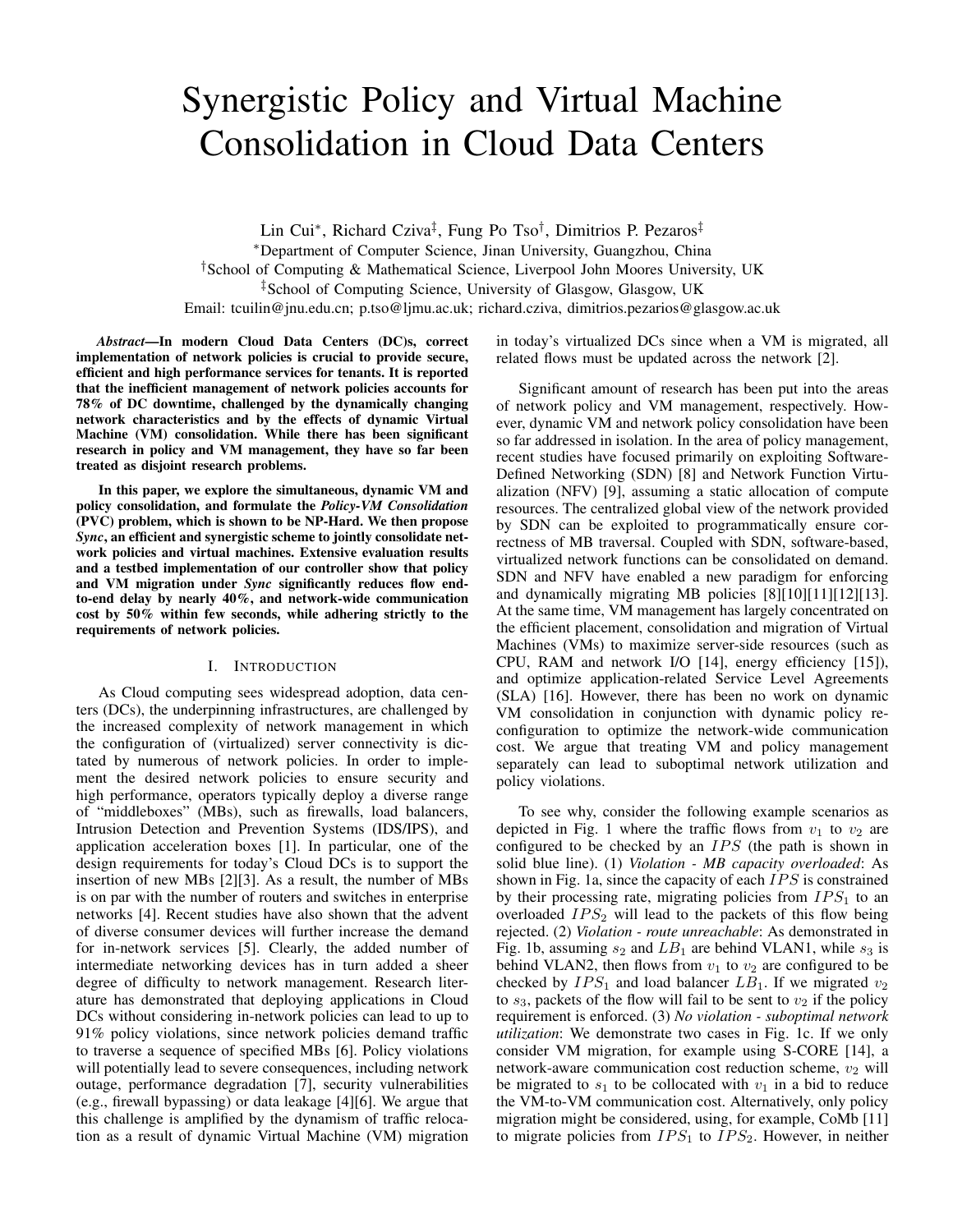of the above cases the true communication cost is improved, since the traversal path between  $v_1$  and  $v_2$  will remain the same length and use overloaded links. An ideal solution is to consider both policy and VM migration by migrating VM  $v_1$  to  $s<sub>1</sub>$  and also migrating the traffic inspection policies concerning  $v_1$  and  $v_2$  from  $IPS_1$  to  $IPS_2$ .

The above observations call for a new policy management scheme which can adapt to dynamic policy re-configurations as a result of VM migrations, and reinforce network policy in Cloud DC environments.

In this paper, we study the joint dynamic policy and VM migration problem on top of a SDN-based environment. We initially formulate and model the problem based on legacy hardware-based MBs due to three reasons. Firstly, they are ubiquitously available in today's DCs. Secondly, there have been concerns regarding the efficiency of fully virtualized implementations (i.e., NFV) [10]. Lastly, legacy hardwarebased MBs can support in-network policy deployment [2][6]. Nevertheless, we also show that our SDN-based scheme can be easily extended to support a NFV environment in Section III-F. We demonstrate that joint optimization of dynamic VM and policy migration can achieve significant network cost savings while still adhering to network policy requirements. By modelling the communication cost among MBs and applying stable matching theory in the allocation of VMs, we propose *Sync*, a Synergistic polic $\underline{Y}$  and virtual machi $\underline{N}$ e Consolidation scheme, which enables consolidation of both policies and VMs while reducing the network-wide communication cost. To the best of our knowledge, this is the first study on joint policy and VM migration optimization in DC environments.

The remainder of this paper is structured as follows. Section II describes the model of joint policy and VM consolidation (*PVC*), and defines the communication cost and utility for both VM and policy migration. An efficient *Sync* migration scheme is proposed in Section III. Section IV evaluates the performance of the proposed scheme demonstrating significant benefits in network-wide communication cost and flow delay reduction. Section V outlines related work, and Section VI concludes the paper.

#### II. PROBLEM MODELING

#### *A. Overview*

We consider a multi-tier DC network which is typically structured under a multi-root tree topology such as canonical [17] or folded clos network [18][19].

Let  $\mathbb{V} = \{v_1, v_2, \ldots\}$  be the set of VMs in the DC hosted by the set of servers  $\mathbb{S} = \{s_1, s_2, \ldots\}$ . The vector  $r_i$  denotes the physical resource requirements of VM  $v_i$ . For instance,  $r_i$  could have three components that capture three types of physical hardware resources, such as CPU cycles, memory size, and I/O operations  $<sup>1</sup>$ . Accordingly, the available amount</sup> of physical resource of server  $s_j$  is given by a vector  $h_j$ . Hence

we use  $\sum_{v_k \in A(s_j)} r_k + r_i \preceq h_j$  to denote that  $s_j$  has sufficient physical resource to accommodate  $v_i$ , where  $\sum_{v_k \in A(s_j)} r_k$  is the total requirements of all VMs hosted by  $s_j$ .

Let  $\mathbb{M} = \{m_1, m_2, ...\}$  be the set of all MBs in DC. Each  $MB$   $m_i$  has several important properties  $\{type, state, capacity\}$ . The property  $m_i.\text{type}$  defines the function of  $m_i$ , e.g., *IPS* (Intrusion Prevention System), RE (Redundancy Elimination), or *FW* (Firewall). MBs are usually stateful and need to process both directions of a session for correctness.  $m_i$  state is used to store the internal state and processing logic for  $m_i$ . The  $m_i$  capacity is essentially the throughput of  $m_i$ .

There are various deployment points for MBs in DC. They can be on the networking path or off the physical network [7]. Following the recent Cisco guidelines [3], we consider MBs are attached to aggregation switches for improved flexibility and scalability of policy deployment. These MBs may belong to different applications, deployed and configured by a *Policy Controller*. The centralized *Policy Controller* monitors the liveness of MBs, including addition or failure/removal of a MB. Network administrators can specify and update policies through the *Policy Controller*.

Traffic in DC is largely flow-based [19]. In light of this, we define DC traffic as  $\mathbb{F} = \{f_1, f_2, \ldots\}$ . For each flow  $f_i \in \mathbb{F}$ , the properties  $f_i$  *src* and  $f_i$  *dst* specify the source and destination VMs of  $f_i$  respectively, e.g.,  $f_i.src = v_1$  and  $f_i. dst = v_2$ . The data rate of  $f_i. rate$  is represented by data exchanged from VM  $f_i.src$  to VM  $f_i.dst$  per time unit<sup>2</sup>.

The set of policies is  $P$ . In reality, one policy can be applied to multiple flows and vice versa. However, for ease of discussion, we assume that flows and policies are one to one correspondence. For each  $f_i \in \mathbb{F}$ , there is a policy  $p_i$ .  $p_i$ . seq defines the sequence of MB types that all flows matching policy  $p_i$  should traverse in order, e.g.,  $p_i \, \text{seq} =$  $\{FW, IPS, Proxy\}$ .  $p_i.length$  denotes the size of the MB list.  $p-list$  is the list of MBs that are assigned to  $p_i$  to fulfill the traversal requirement defined in  $pi-seq$ . Specially,  $p_i = \emptyset$ means  $f_i$  is not governed by any policies.

We denote  $p_i.in$  and  $p_i.out$  to be the first (ingress) and last (egress) MBs, respectively, in  $p_i-list$ . Let  $P(v_i, v_j)$  be the set of all policies defined for traffic from  $v_i$  to  $v_j$ , i.e.,  $P(v_i, v_j) = \{p_k | p_k \neq \emptyset, f_k.src = v_i, f_k.dst = v_j, \forall p_k \in \mathbb{P}\}.$ 

Policy  $p_i$  is called *satisfied*, if and only if all required MBs are allocated to  $p_i$  with the correct types and order:

$$
m.type == p_i.seq[j],
$$
  
\n
$$
\forall m = p_i. list[j], j = 1, ..., p_i. len
$$
 (1)

where  $p_i \, \text{seq}[j]$  is the *j*th type of MB that need to be traversed in  $p_i$ .seq.

#### *B. Communication Cost with Policies*

We denote  $R(n_i, n_j)$  as the routing path between nodes (i.e., servers, MBs or switches)  $n_i$  and  $n_j$ .  $L \in R(n_i, n_j)$  if

<sup>&</sup>lt;sup>1</sup>In this paper, we assume that the size of a slice is a multiple of an atomic VM. For example, if the atomic VM has one 1 GHz CPU core, 512 MB memory and 10 GB storage, then a VM of size 2 means it effectively has a 2 GHz CPU core, 1 GB memory and 20 GB hard disk storage. Such atomic sizing is common among large-scale public clouds to reduce the overhead of managing hundreds of thousands of VMs, and is widely adopted in research literature [20] to reduce the dimensionality of the problem.

<sup>&</sup>lt;sup>2</sup>There are a handful of research literature, e.g., [21], about deriving real time traffic matrices in DC networks.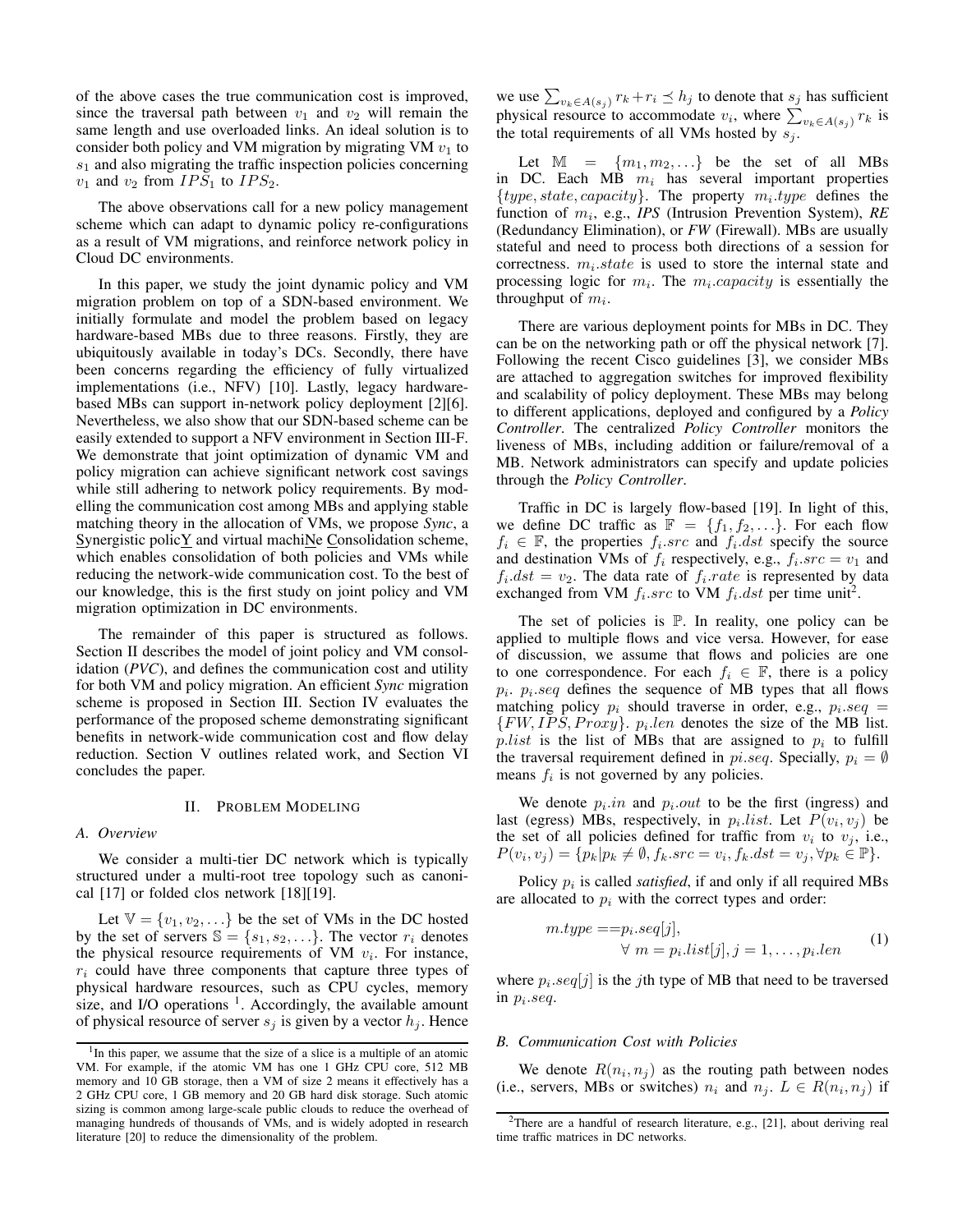

(a) Scenario 1: MB capacity overloaded

(b) Scenario 2: Route unreachable

(c) Scenario 3: Suboptimal network utilization

Fig. 1: Examples of policy violations: Migrating policy or VMs separately make no improvement on efficiency. Solid blue: original flow path; dash blue: only migrate VM; dash red: only migrate policy; dash green: migrate both VM and policy.

link L is on the path. For a flow  $f_i$ , where  $p_i \neq \emptyset$ , its actual routing path is:

$$
R_i(f_i.src, f_i.dst) = R(f_i.src, p_i.in)
$$
  
+ 
$$
\sum_{j=1}^{p_i.len-1} R(p_i.list[j], p_i.list[j+1]) (2)
$$
  
+ 
$$
R(p_i.out, f_i.dst)
$$

The cost of each link in DC networks varies on the particular layer that they interconnect. High-speed core router interfaces are much more expensive (and, hence, oversubscribed) than lower-level ToR switches [22]. Therefore, in order to accommodate a large number of VMs in the DC and at the same time keep providers' investment cost low from a providers perspective, utilization of the "lower cost" switch links is preferable to the "more expensive" router links. Let  $c_i$ denote the *link weight* for  $L_i$ . In order to reflect the increasing cost of high-density, high-speed (10 Gb/s) switches and links at the upper layers of the DC tree topologies, and their increased over-subscription ratio [18], we can assign a representative link weight  $\omega_i$  for an *i*th-level link per data unit. Without loss of generality, in this case  $\omega_1 < \omega_2 < \omega_3$ .

Hence, we define the *Communication Cost* of all traffic from VM  $v_i$  to  $v_j$  as

$$
C(v_i, v_j) = \sum_{p_k \in P(v_i, v_j)} f_k rate \sum_{L_s \in R_k(v_i, v_j)} c_s
$$
  
= 
$$
\sum_{p_k \in P(v_i, v_j)} \{C_k(v_i, p_k.in)\n+ \sum_{j=1}^{p_k len - 1} C_k(p_k list[j], p_k list[j+1])\n+ C_k(p_k.out, v_j)\}
$$
 (3)

where  $C_k(v_i, p_k.in) = f_k.rate \sum_{L_s \in R(v_i, p_k.in)} c_s$  is the communication cost between  $v_i$  and  $p_k.in$  for flows which matched  $p_k$ . Similarly,  $C_k(p_k.out, v_j)$  is the communication cost between  $p_k.out$  and  $v_j$  for  $p_k$ , and  $C_k(p_k-list[j], p_k-list[j + 1])$ is the communication cost between  $p_k-list[j]$  and its successor MB in  $p_k$ *list*.

For a free flow  $f_i$ , which is not governed by any policies, i.e.,  $p_i = \emptyset$ , its communication cost is calculated directly between the source and destination VMs. Unless otherwise stated, we only consider policy flows for ease of discussion in the rest of the paper.

# *C. Policy and VM Consolidation Problem*

We denote  $A$  to be an allocation of both VMs and MBs.  $A(v_i)$  is the server which hosts  $v_i$ , and  $A(s_j)$  is the set of VMs hosted by  $s_i$ .  $A(p_k)$  is the set of MBs which are allocated to policy  $p_k$ , i.e.,  $p_k$  list.  $A(m_l)$  refers to all flow policies that use  $m_l$  as a node on its path.

The *Policy-VM Consolidation (*PVC*)* problem is defined as follows:

Definition 1. *Given the set of VMs* V*, servers* S*, policies* P *and MBs* M*, we need to find an allocation* A *that minimizes the total communication cost:*

$$
\min \sum_{v_i \in \mathbb{V}} \sum_{v_j \in \mathbb{V}} C(v_i, v_j)
$$
\n*s.t.*  $A(v_i) \neq \emptyset$  &&  $|A(v_i)| = 1, \forall v_i \in \mathbb{V}$   
\n*p<sub>k</sub> is satisfied,*  $\forall$  *p<sub>k</sub>*  $\in \mathbb{P}$   
\n
$$
\sum_{v_i \in A(s_j)} r_i \leq h_j, \forall s_j \in \mathbb{S}
$$
\n
$$
\sum_{p_k \in A(m_i)} f_k \text{.rate} \leq m_i \text{.capacity}, \forall m_i \in \mathbb{M}
$$
\n(4)

The first constraint ensures that each VM is hosted by one server. The second constraint is to fulfill all policy requirements on MBs traversal. The third and fourth constraints are the capacity requirements for both servers and MBs.

# Theorem 1. *The* PVC *problem is NP-Hard.*

*Proof:* To show that *PVC* problem is NP-Hard, we will show that the Multiple Knapsack Problem (MKP) [23], whose decision version has already been proven to be strongly NPcomplete, can be reduced to this problem in polynomial time.

Consider a special case of the *PVC* problem: there are only two servers, i.e.,  $s_1$  and  $s_2$ , connecting to two different edge switches. Their capacity are all equal to *n*, i.e.,  $h_1 = h_2 = n$ . All  $2n$  VMs are divided into two groups, each one has  $n$  VMs.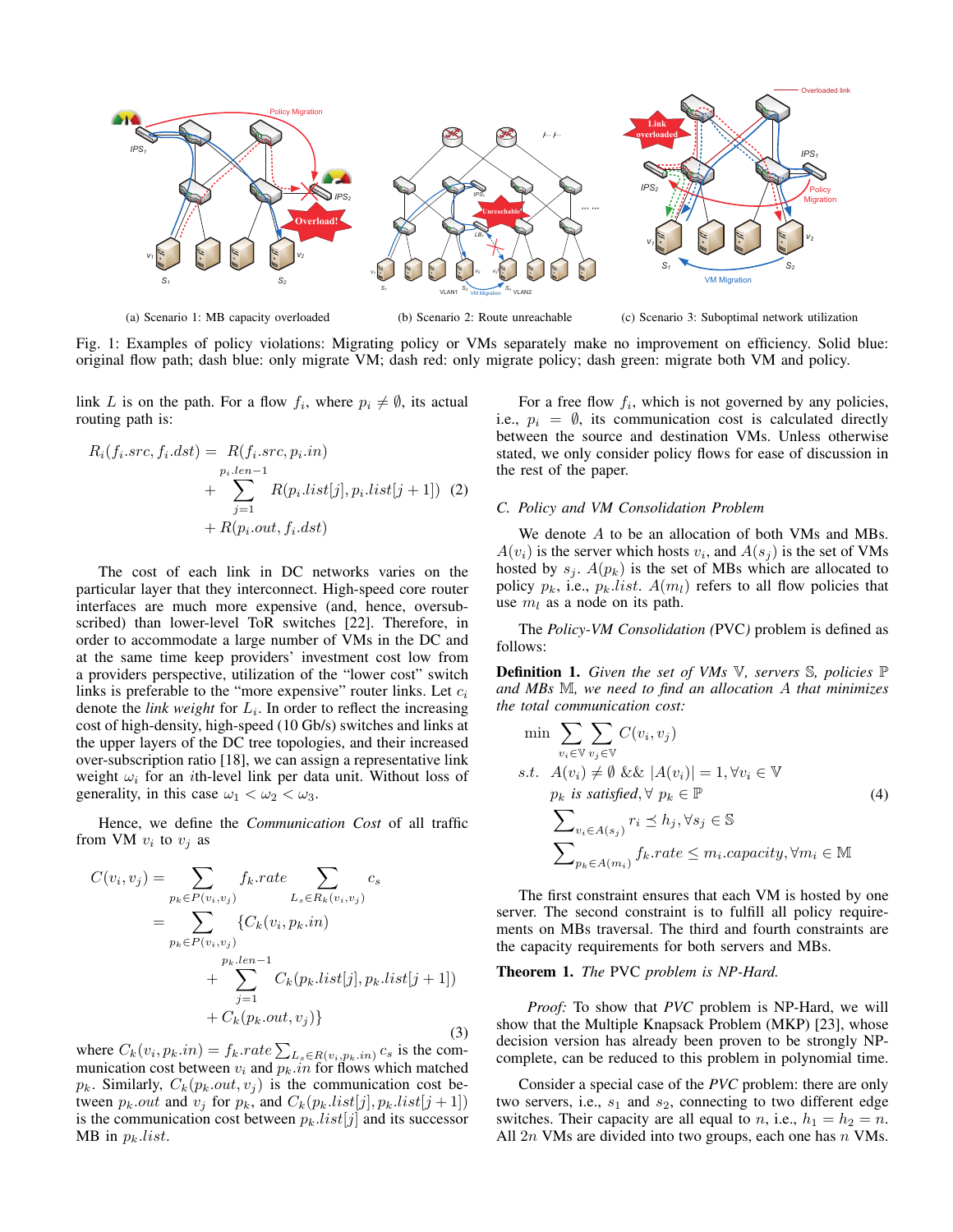The resource requirement of each VM is 1, i.e.,  $r_i = 1, \forall i =$  $1 \ldots 2n$ . There are n flows, and each flow is from a distinct VM of group 1 to another distinct VM of group 2. All flows are policy flows and need to traverse three MBs in sequence, e.g., *LB*, *RE* and *IPS*. There are only one *LB* box, one *IPS* box and multiple *RE* boxes. The *LB* and *IPS* boxes are attached to the edge switches connected to  $s_1$  and  $s_2$  respectively. Suppose the capacity of *LB* and *IPS* are enough to accept all flows. Thus, a reasonable solution is to migrate all VMs of group 1 to  $s_1$  and all VMs of group 2 to  $s_2$ . Then, the *PVC* problem becomes to find an appropriate *RE* box for each flow.

Consider each flow  $f_i$  to be an item, where  $f_i$  *rate* is item size. Each *RE* box is a knapsack with limited capacity. The profit of assigning  $f_i$  to each  $RE$  box is the negative of the communication cost defined in Equation (3). The *PVC* problem becomes finding an allocation of all flows to *RE* boxes, maximizing the total profit. Therefore, the MKP problem is reducible to the *PVC* problem in polynomial time, and hence the *PVC* problem is NP-hard.

## III. SYNERGISTIC POLICY AND VM CONSOLIDATION

In this section, we introduce *Sync*, a Synergistic policY and virtual machiNe Consolidation scheme.

#### *A. VM Migration and Cost*

Considering a migration for VM  $v_i$  from its current allocated server  $A(v_i)$  to another server  $\hat{s}: A(v_i) \to \hat{s}$ , the feasible space of candidate servers for  $v_i$  is characterized by:

$$
\mathcal{S}(v_i) = \{\hat{s} | (\sum_{v_k \in A(\hat{s})} r_k + r_i) \preceq \hat{h}, \forall \hat{s} \in \mathbb{S} \setminus A(v_i) \} \tag{5}
$$

Considering that  $v_i$  is hosted on  $s_j$ , i.e.,  $A(v_i) = s_j$ , let  $C_i(s_j)$  be the total communication cost induced by  $v_i$  between  $s_j$  and all ingress & egress MBs associated with  $v_i$ :

$$
C_i(s_j) = \sum_{p_k \in P(v_i, *)} C_k(v_i, p_k.in) + \sum_{p_k \in P(*, v_i)} C_k(v_i, p_k.out)
$$
\n(6)

Migrating a VM also generates network traffic between the source and destination hosts. The amount of traffic depends on the memory size of the VM, its page dirty rate, the available bandwidth for the migration and some other hypervisorspecific constants [24]. We use the model for estimating migration cost defined in [24]:

$$
C_m(v_i) = M \cdot \frac{1 - (R/L)^{n+1}}{1 - (R/L)}
$$
 (7)

where  $n = \min(\lceil \log_{R/L} \frac{T \cdot L}{M} \rceil, \lceil \log_{R/L} \frac{X \cdot R}{M \cdot (L-R)} \rceil)$  is the number of pre-copy cycles, M is the memory size of  $v_i$ , R is the page dirty rate, and  $L$  is the bandwidth used for migration.  $X$  and  $T$  are user settings for the minimum required progress for each pre-copy cycle and the maximum time for the final stop-copy cycle, respectively [24].

Such migration cost should not outweigh the reduction in the overall communication cost. We then define the *utility* of migration  $A(v_i) \rightarrow \hat{s}$  to be the expected benefit through migration:

$$
U(A(v_i) \to \hat{s}) = C_i(A(v_i)) - C_i(\hat{s}) - C_m(v_i)
$$
 (8)



Fig. 2: Policy migration among MBs

Specifically,  $U(A(v_i) \rightarrow \hat{s}) = 0$  if no migration takes place.

## *B. Policy Migration and Cost*

When performing policy migration, to preserve the correctness and fidelity of active flows, the destination MB must receive the internal MB state associated with the migrated flows, while the old MB still keeps the internal state associated with remaining flows. Clearly, the MB states must be able to be cloned, shared, moved and merged. To support this, we adopt the architecture of *OpenNF* [12], which is a control plane with carefully designed APIs for managing MBs and policies.

Fig. 2 presents an example of migrating a policy flow from  $IPS_1$  to  $IPS_2$ . The internal logic state of  $IPS_1$  will be first migrated to  $IPS_2$ , e.g., step (2). Next, the network configuration will be updated to forward all new traffic to  $IPS_2$ , e.g., step (3). Some clean-up work may also required to maintain the consistence after migration, e.g., step (4). Denote  $\sigma_{ik}$  to be the total traffic induced to transmit the internal states size of  $m_i$  for policy  $p_k$ .

Let  $(p_k, i) \rightarrow \hat{m}$  denote migrating the *i*th MB of  $p_k$ , i.e.,  $m' = p_k list[i]$ , to a new MB of  $\hat{m}$ . The feasible space of candidate MBs for  $\hat{m}$  is characterized by:

$$
M(p_k, i) = \{ \hat{m} | \hat{m}.type == m'.type, \\ \sum_{p_j \in A(\hat{m})} f_j.rate \leq \hat{m}.capacity - f_k.rate, \quad (9)
$$

$$
\forall \hat{m} \in \mathbb{M} \setminus m' \}
$$

We assume that the MBs assignment for policy  $p_k$  is an *atomic* operation, i.e., either all required MBs are assigned for  $p_k$  or none is assigned. In the following, we suppose  $p_k$  is assigned, and consider policy migration on *intermediate* MBs (i.e.,  $p_k-list[i], \forall i = 2, \ldots, p_k.length-1)$  and *end* MBs (i.e.,  $p_k.in$  and  $p_k.out$  of  $p_k$ *list* $, respectively.$ 

*1) Migration on Intermediate MBs Associated Policies:* We start from the simplest case that performing migration of  $p_k$  on only one attached MB.

Define the *utility* of migration  $(p_k, i) \rightarrow \hat{m}$  as the communication cost reduction gained substract the cost induced by the policy migration:

$$
U((p_k, i) \rightarrow \hat{m}) = C_k(p_k.list[i-1], m') + C_k(m', p_k.list[i+1])
$$

$$
- C_k(p_k.list[i-1], \hat{m}) - C_k(\hat{m}, p_k.list[i+1])
$$

$$
- \sigma_{ik}
$$
(10)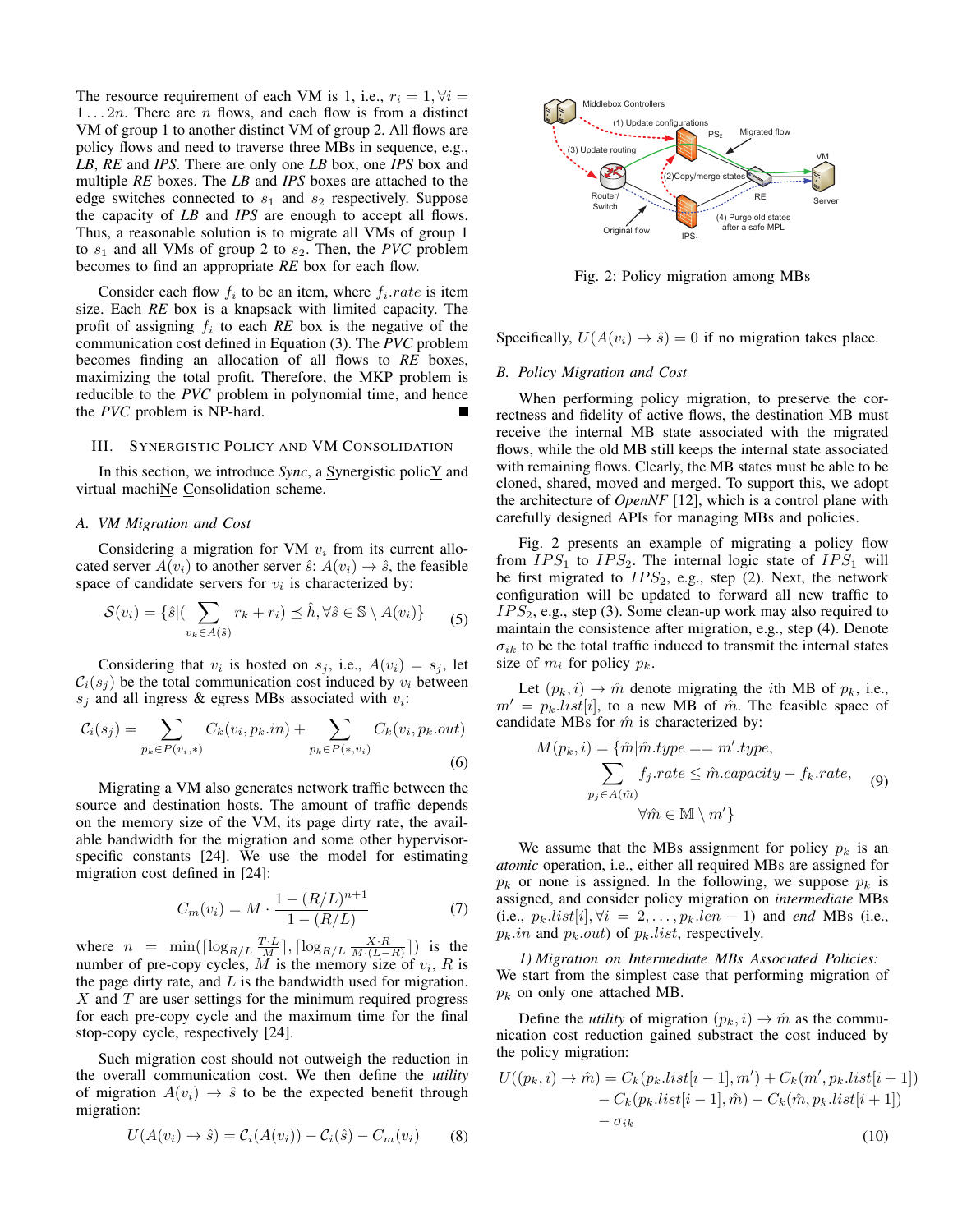

Fig. 3: (a) Multiple MBs migration on a policy path equals to migrating them one by one: old path  $m_1 \rightarrow m_2 \rightarrow m_3 \rightarrow m_4$ , new path  $m_1 \rightarrow \hat{m_2} \rightarrow \hat{m_3} \rightarrow m_4$ . We can first migrate  $m_2$  to  $m<sub>2</sub>$ , then migrate  $m<sub>3</sub>$  to  $m<sub>3</sub>$ , and vice versa. (b) Decomposable migration among VMs and MBs

If migration of  $p_k$  involves two or more attached MBs along the policy path, we can migrate  $p_k$  on these MBs one by one. *Utilities* of different migration orders can be easily proved to be equal through Fig. 3a.

*2) Migration on End MBs Associated Policies:* End MBs for  $p_k$  involves the migration of either  $p_k.in (p_k.in \rightarrow \hat{m})$  or  $p_k.out (p_k.out \rightarrow \hat{m})$ . The key difference of *utility* between policy migration on end MBs and intermediate MBs is that VMs are included in calculating the cost, as end MBs of policies communicate directly with src/dst VMs. Hence, the *utility* for migration of  $p_k.in \to \hat{m}$  is:

$$
U(p_k.in \to \hat{m}) = C_k(f_k.src, p_k.in) + C_k(p_k.in, p_k.list[2])
$$

$$
- C_k(f_k.src, \hat{m}) - C_k(\hat{m}, p_k.list[2])
$$

$$
- \sigma_{ik}
$$
(11)

The *utility* for migration of  $p_k.out \rightarrow \hat{m}$  is similar to Equation (11).

# *C. Decomposable Migration*

Based on above analysis, we can easily observe that, for a single flow, the migration of VMs and policies are all *decomposable*. It means the migration order on src/dst VMs and each MB are independent and the final utilities of all migrations remain the same.

Without loss of generality, we use a flow for example in Fig. 3b. We consider migration on portion of a flow, i.e., migration of a source VM which is hosted on  $s<sub>1</sub>$ , and policy migration on the ingress MB  $m_1$  and one intermediate MB m2. According to the *utility* definitions of both VM and policy migrations in Equations  $(8)$ ,  $(10)$  and  $(11)$ , we can easily show that:

$$
U((s_1, m_1, m_2) \to (\hat{s_1}, \hat{m_1}, \hat{m_2})) =
$$
  
 
$$
U(s_1 \to \hat{s_1}) + U(m_1 \to \hat{m_1}) + U(m_2 \to \hat{m_2})
$$
 (12)

Equation (12) describes an important property of VM and Policy migration: we can treat all MBs and VMs at both endpoints of the flow independently during migration.

## *D. Communicating VMs Groups*

Operating our *Sync* scheme on all VMs and policies in a DC would be computationally impractical and would introduce intolerable delays. In this section, we consider simplifying the problem by dividing VMs into isolated groups according to their pairwise communication patterns.

Algorithm 1 *GetNextCommunicatingVMsGroup()*

**Input:**  $V_r$ ,  $\mathbb{F}$ **Output:** Next communicating VMs group  $G$ , if any 1:  $G = \emptyset$ 2: if  $V_r \neq \emptyset$  and  $\exists v_i, v_i \in V_r$  then 3:  $G = \{v_i\}$ 4:  $F = \{\text{flows related to } v_i\}$ 5: while  $F \neq \emptyset$  and  $\exists f_j, f_j \in F$  do 6: **if**  $f_j$  *src*  $\notin G$  **then**  $7:$  $v' = f_j.src$ 8: **else if**  $f_j$  dst  $\notin G$  **then** 9:  $v$  $v' = f_i. dst$ 10: else 11: continue; 12: end if 13:  $G = G \cup \{v'\}$ 14:  $F = F \cup \{ \text{flows related to } v' \}$ 15:  $F = F \setminus \{f_j\}$ 16: end while 17: end if 18:  $V_r = V_r \setminus G$ 19: Output a communicating VMs group G

A *Communicating VMs Group* G is defined as a set of VMs where every VM is communicating with at least one other VM in the group and none of them is communicating with VMs outside the group, i.e.,

$$
\forall v_i \in G, \quad \exists f_j, v_i \in \{f_j.src, f_j.dst\}
$$
  
And  

$$
\exists f_j, \qquad f_j.src \in G \land f_j.dst \notin G \quad \text{or}
$$
  

$$
f_j.src \notin G \land f_j.dst \in G
$$
 (13)

Because we consider a multi-tenant DC environment, such isolated groups always exist. In the worst case, all VMs of a tenant belong to a single group. Those groups can be easily found by either depth first search (DFS) or breadth first search (BFS) operating on the active flows at the DC. Algorithm 1 shows an example using BFS. The set of VMs  $V_r$  refers to all VMs that remain to be processed. Initially,  $V_r$  can be all VMs. Any dynamics, e.g., VM or traffic changes, will cause related VMs to be added to  $V_r$ .

## *E. Sync Migration Algorithms*

In the following, we propose a *Sync* scheme utilizing the property of *decomposability*. When  $V_r \neq \emptyset$ , a communicating VM group G will be obtained through Algorithm 1 and the *Sync* migration algorithms will be triggered. The whole scheme is comprised of two phases - migration of policies and VMs, respectively - to reduce the total communication cost.

*1) Phase I: Policy Migration:* We have shown that migration of policies among MBs for a single flow is decomposable. Nevertheless, a VM usually has multiple concurrent active flows, making it difficult to determine optimal VM migration. Therefore, in Phase I, we only migrate policies, while preparing for the migrations of VMs by building the preference matrix for servers.

For a flow  $f_i$  which needs to traverse  $n = p_i.length$  MBs, we define its *Cost Network*, which is a  $(n+2)$ -tier directed graph.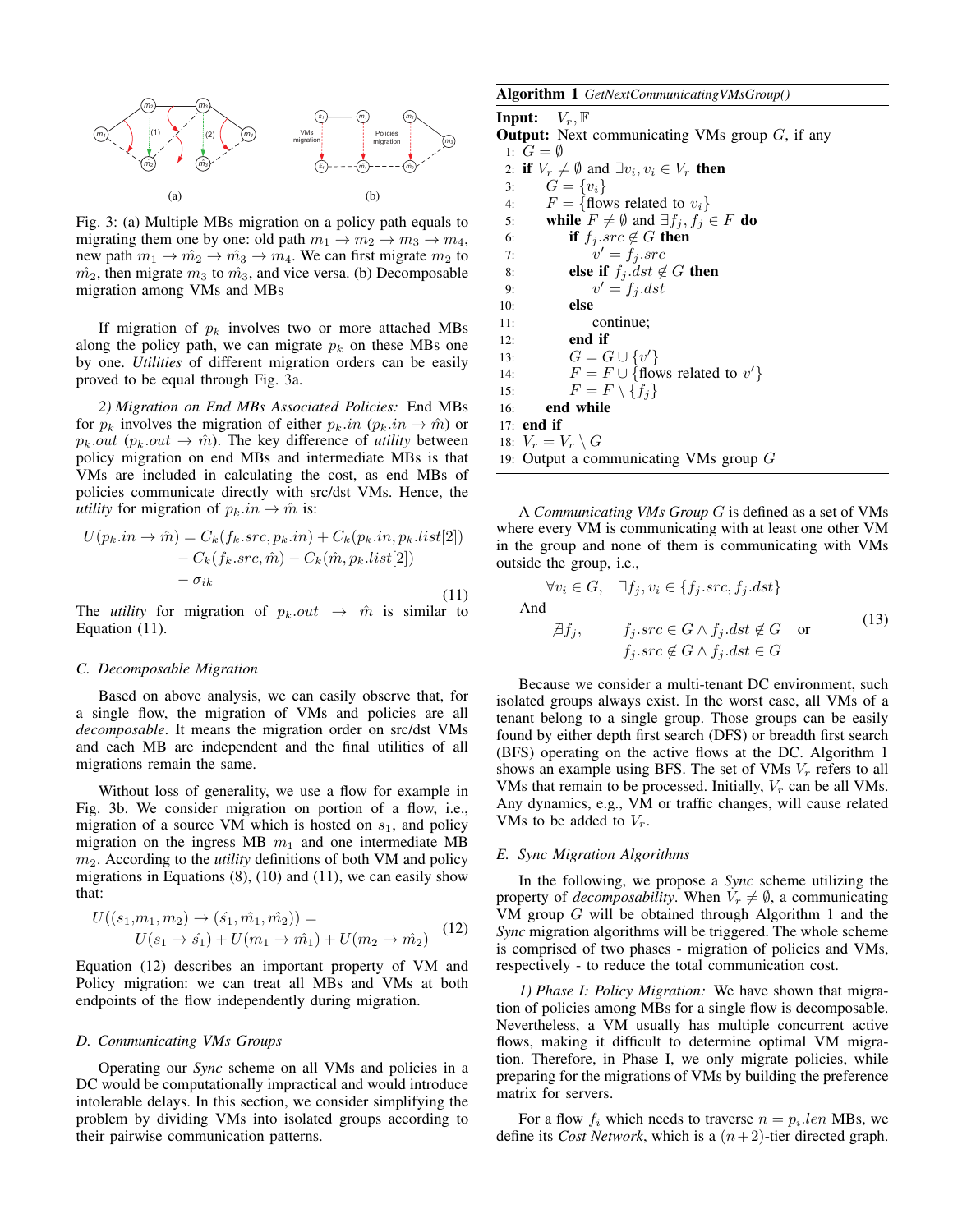Algorithm 2 Phase I: Policy Migration

**Input:** A communicating VMs group  $G, \mathbb{S}, \mathbb{F}, \mathbb{P}, \mathbb{M}$ Output: New allocation of MBs for policies 1:  $F$  ← related flows of group  $G$ 2: for each  $f_k \in F$  do 3:  $p_k$  =the policy applied on  $f_k$ 4: Construct the *Cost Network* N 5:  $(s_{src}, s_{dst}, mlist) = SPF(N)$ 6: **for**  $i = 1$  to mlist.len **do** 7: **if**  $p_k list[i] \neq mlist[i]$  **then** 8: Perform policy migration:  $p_k. list[i]$ mlist[i] 9: end if 10: end for 11: Update routing for policies 12:  $\rho(s_{src}, f_k.src) \neq 1$  b Update preference matrix 13:  $\rho(s_{dst}, f_k.dst) \neq 1$  $14:$  end for

Flows originate from the *source*  $(f_i.src)$  and terminate at the  $sink$  ( $f_i$ .dst). The first (or the last) tier includes all possible servers that can accept the  $f_i$ .  $src$  (or  $f_i$ .  $dst$ ) VM for migration according to Equation (5), as well as its current host server. Similarly, the middle  $n$  tiers are all possible MBs defined in Equation (9). The weight of each edge is initialized as the corresponding communication cost between two connected nodes, plus migration cost. More specifically, the weight of edges connected to *source/sink* are the migration cost of source/destination VMs. Fig. 4 shows an example of Cost Network for flow  $f_k$ , which needs to traverse  $\{IPS, RE\}.$  $v_0$  is currently hosted on  $s_i$ , so the weight from *source* to  $s_i$ is 0, and weight to  $s_j$  is migration cost  $C_m(v_0)$ .



Fig. 4: Cost Network Example: Suppose the current path for flow  $f_k$  from  $v_0$  to  $v_1$  is  $s_i \to IPS_1 \to RE_1 \to s_n$ .

Clearly, the route with the largest utility for a flow is the shortest path from *source* to *sink*. Thus, we propose the *Policy Migration Algorithm*, shown in Algorithm 2, to minimize the total communication cost through the migration of policies. The function call  $(s_{src}, s_{dst}, mlist) = SPF(N)$  returns the shortest path for  $f_k$ , where  $s_{src}$  is the source server,  $s_{dst}$ is the destination server and  $mlist$  is the list of MBs, e.g.,  $(s_1, s_2, \{m_1, \ldots, m_2\}).$ 

A  $S \times V$  preference matrix  $\rho$  is maintained to help future VM migration, where  $S$  and  $V$  are the number of input servers and VMs.  $\rho(s, v)$  is the score of VM v, which is given by server s.  $\rho(s, v)$  is initialized to be zero, and will be increased each time if a flow  $f_k$ , either to or from v, chooses s for its shortest path in Algorithm 2.

*2) Phase II: VM Migration:* According to Equation (8), migrating  $v_i$  to a different server will yield different *utility*, which means  $v_i$  can rank order candidate servers for migration. In the mean time, during policy migration, each server also has presented their preference to all VMs through the preference matrix  $\rho(s, v)$ . Those preferences can be presented in a ranked order list. For example, denote  $l_i = \{v_1, v_2, \ldots\}$  to be the preference list of  $s_i$  over all possible VMs, and  $v_2 \prec_{l_i} v_1$ means  $s_i$  prefer  $v_1$  to  $v_2$ . Moreover, each VM also has resource requirements when it is assigned to a server whose availability of resources is limited. The preferences of servers and VMs might be inconsistent. This makes it difficult to determine migration destination of each VMs.

To overcome this, we model the VM migration problem above to be a typical *many-to-one stable matching*, hence Stable Marriage [25]. The key concept of stable matching is *stability*. Before explaining the stability, we will first define the *blocking pair*.

**Definition 2.** For an allocation A, a VM-server pair  $(v_i, s_j)$ *is a blocking pair if*  $A(v_i) \neq s_i$  *and* <sup>3</sup>

$$
\sum_{v_k \in A(s_j)} \sum_{k \& v_i \prec_{l_j} v_k} r_k + r_i \le h_j \tag{14}
$$

*where*  $l_j$  *is the preference list of*  $s_j$  *over all VMs,*  $v_i \prec_{l_j} v_k$ *means*  $s_j$  *prioritize*  $v_k$  *over*  $v_i$  *according*  $l_i$ *.* 

A *stable matching* means no *blocking pair* exists in the final matching of VMs to servers. Thus, an *unstable* matching between VMs and servers will always leave room to minimizing the total communication cost, while a *stable* matching is the optimal assignment for both VMs and servers.

We then apply our modified *Gale-Shapley algorithm* [25] to address the conflict of preferences and efficiently output stable matching between VMs and servers, shown in Algorithm 3. Initially, all VMs are unmatched. For such a VM, say  $v_i$ ,  $A(v_i) = \emptyset$ .  $v_i$  will be first matched to its most preferred server in  $S(v_i)$ , say server  $s_i$ , which has not yet rejected  $v_i$  and can gain the largest utility for  $v_i$  (line 5∼6). If  $s_j$  has sufficient capacity in the matching  $\hat{A}$ , it accepts  $v_i$ . Otherwise, it sequentially rejects less preferable VMs, which were allocated to  $s_i$  previously (line 9∼10). Whenever  $s_i$ rejects a VM, it updates the *best rejected* variable (line 11), which indicates the most preferred VM that rejected by  $s_i$ currently. In the end, all VMs ranked lower than *best rejected* will remove  $s_i$  from their preference list by adding  $s_i$  to their blacklists (line 13∼15).

Theorem 2. *Algorithm 3 can always output a stable matching in* O(V S)*, where* V *and* S *are the number of input VMs and servers respectively.*

*Proof:* We can prove the stability of the output matching by contradiction. Suppose that the Algorithm 3 produces a matching  $\hat{A}$  with a blocking pair  $(v_i, s_j)$ , i.e., there is at least one VM  $v' \in \hat{A}(s_j)$  worse than  $v_i$  to  $s_j$ ,  $v_i$  must have proposed to  $s_j$  and been rejected by  $s_j$ . v' should have either been

<sup>&</sup>lt;sup>3</sup>Considering the complexity and existence of a stable matching, we only consider one type of blocking pair. For more information about the blocking pair and stability, please refer to [20]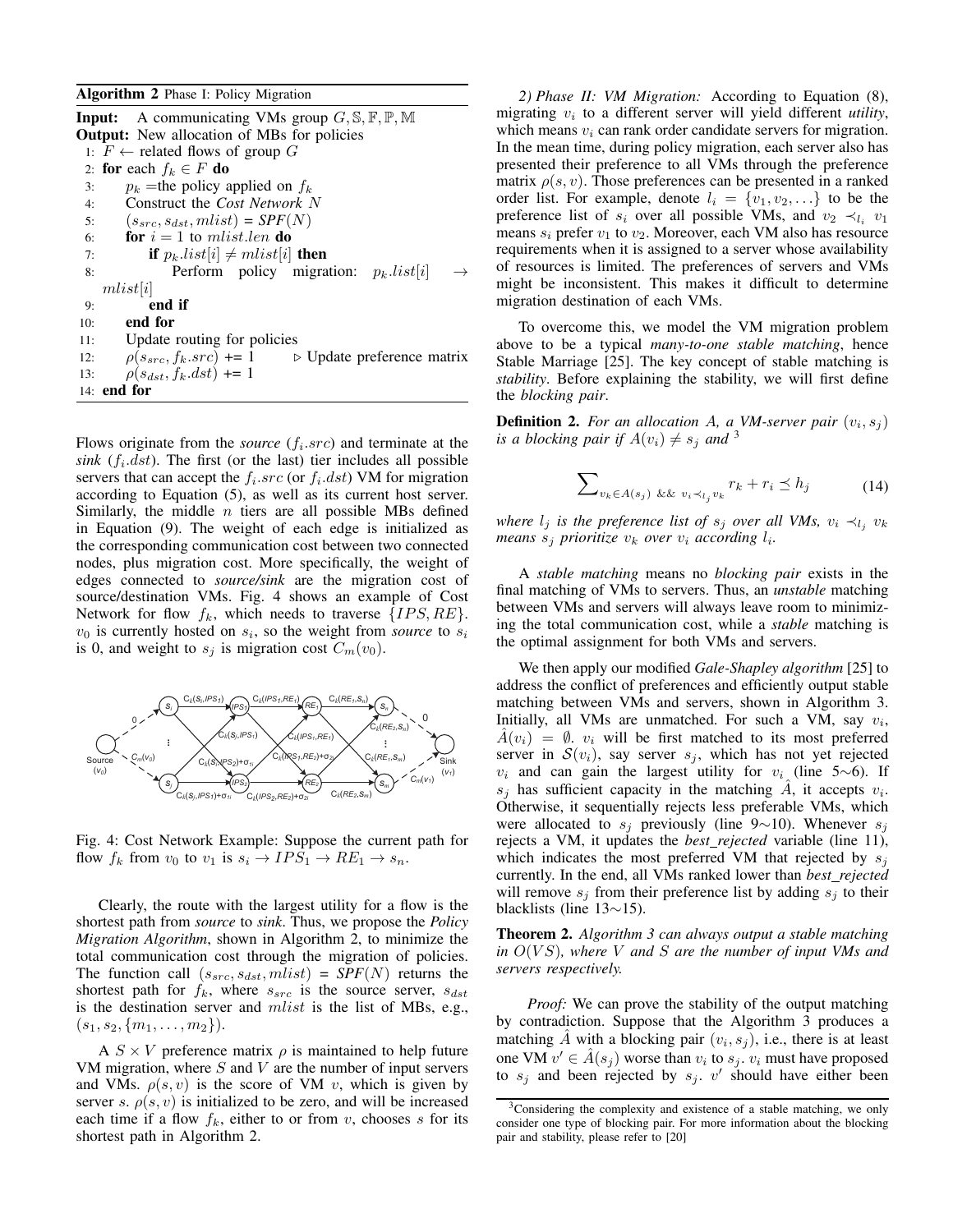Algorithm 3 Phase II: VM Migration

**Input:** A Communicating VMs Group  $q$ ,  $\mathbb{S}$ ,  $\rho$ **Output:** New allocation of servers-VMs  $\ddot{A}$ 1: Obtain preference list  $l_i$  according to  $\rho$ ,  $\forall s_i \in \mathbb{S}$ 2: Initialize blacklist  $b_j = \emptyset$ ,  $\forall v_j \in g$ 3:  $\hat{A} = \emptyset$ 4: while  $\exists v_i$ , and  $\hat{A}(v_i) = \emptyset$  do 5:  $s_j \leftarrow \arg \max_{s \in \mathcal{S}(v_i) \setminus b_i} U(A(v_i) \to s) \qquad \Rightarrow U > 0$ 6:  $\hat{A}(v_i) = s_j$ 7: if  $\sum_{v_k \in \hat{A}(s_j)} r_k \succ h_j$  then 8: repeat 9:  $v_k \leftarrow$  last VM in  $\hat{A}(s_j)$  according to  $l_j$ 10:  $\hat{A}(v_k) = \emptyset$   $\triangleright s_j$  rejects  $v_k$ 11: *best\_rejected*←  $v_k$ 12: **until**  $\sum_{v_k \in \hat{A}(s_j)} r_k \preceq h_j$ 13: **for each**  $v_k \in l_j$ ,  $v_k \preceq_{l_j} best\_rejected$  **do** 14:  $b_k = b_k \cup s_j$   $\triangleright$  Add  $s_j$  to the blacklist of  $v_k$ 15: end for 16: end if 17: end while 18: Perform VMs migration:  $A \rightarrow \hat{A}$ 19: Update routing for VMs

rejected by  $s_j$  before, or  $s_j$  should have been added to its blacklist when  $v_i$  was rejected (in line 14). Thus,  $v' \notin \hat{A}(s_j)$ , which contradicts the assumption.

In the worst case, each VM is rejected by every server. So, Algorithm 3 will always be terminated and output a stable matching within  $O(VS)$ .

# *F. Extension to NFV*

A NFV infrastructure enables the execution of traditional, hardware-based middleboxes as software-based virtual network functions, typically encapsulated in VMs [9] and hosted on the same hypervisors as traditional VMs. While placing the network functions to the lowest layer of the network infrastructure (hypervisors) gives more flexibility for their dynamic placement, it also makes network-wide resource management crucial to avoid sub-optimal network utilization. In order to apply our *Sync* algorithms to NFV infrastructures, the migration cost of the policies and the calculation of the cost networks (Section III-B) should reflect the cost of migrating the VMs hosting the network functions instead of transferring only MB states between hardware-based MBs. *We note that this is the only difference between applying Sync to legacy hardware and NFV software MBs.* The communication cost (Section II-B) and migration cost of the VMs (Section III-A) can be obtained in the same way as with hardware-based MBs.

Since SDN aggregates the network-wide control logic into a logically centralized software component, it can enable policies, configuration, and network resource management to be programmed in a convenient and simplified way. When a new flow arrives to the network, our SDN-based *Policy Controller* checks for matching policies, allocates a path to ensure the network function traversal requirements are met, and installs the corresponding configuration information to flow tables of all switches/routers along the path. Similar to the situation in the network of legacy hardware MBs, the initially

allocated path might not be the most efficient (e.g., a VM uses a network function hosted on a distant server), we ensure that our controller collects flow statistics and runs our *Sync* scheme periodically to mitigate inefficiencies.

## IV. EVALUATION

In this section, we present the performance of our *Sync* scheme in both simulation and testbed environment.

## *A. Simulation Setup and Results*

We have evaluated the performance of *Sync* scheme over a simulated fat-tree DC topology with  $k = 14$  (i.e., 931 nodes, including 686 servers and 245 switches) in *ns-3*. VMs are modeled as a collection of socket applications communicating with one or more other VMs in the DC network. We define *policy flows* as traffic flows that have to traverse a sequence of MBs as specified in their governing policies, and *policy-free flows* that are not subject to any network policies. In all experiments, all traffic flows are randomly generated during initialization and are composed of 20% *policy-free flows* and 80% *policy flows*. Each *policy flow* is configured to traverse 1∼3 MBs, such as, a firewall, IPS and/or LB. As a result, the average path length for each flow is 8.3 hops. A centralized controller is implemented to collect all network information and perform the *Sync* scheme. In order to compare against policy-agnostic VM management, we have also implemented S-CORE [14], which is a network-aware dynamic VM migration scheme that reduces network-wide communication cost through localizing heavy-bandwidth communicating VM pairs.

Fig. 5 shows the performance of *Sync* with a focus on two key factors of DC networks: communication cost and end-toend delay between hosts. We can easily observe from Fig. 5a that *Sync* significantly reduces network-wide communication cost by about 50% for all topology scales, i.e.  $k = 4$  to 14. Specifically, Fig. 5b shows the CDF of communication cost for each flow when  $k = 14$ . In comparison, *S-CORE* only reduces the communication cost by 7.43% due to its intrinsic policy-agnostic nature. This is evidenced by Fig. 5c, which illustrates the CDF of the length of flow paths after running *Sync* and *S-CORE*, respectively. Fig. 5c shows that *Sync* significantly reduces the average flow path length from 8.3 hops to 4.3 hops, a nearly 48% improvement, as opposed to merely 3.2% of that of *S-CORE* which fails to consider that traffic flows of migrated VMs might have to traverse even longer paths if policies are not migrated accordingly. As a result of shorter flow path length, Fig. 5d demonstrates that *Sync* can reduce the average end-to-end delay from 125 *us* to 76 *us* (38.8% improvement), compared to 121 *us* for *S-CORE* (2.6% improvement). We note that being able to reduce end-toend delay is an important feature since it implies that *Sync* can potentially improve flow completion time to a similar extent.

Fig. 6 reveals more details of the performance of *Sync* on policy and VM migration. Fig. 6a shows that the number of VM and policy migrations for the *Sync* increases linearly with the number of active VMs. More interestingly, if we contrast this with that of *S-CORE*, which also increases linearly, it is obvious that *Sync* only migrates half the number of VMs required by *S-CORE*. This is crucial since the network overhead for migrating VMs is a lot more expensive than migrating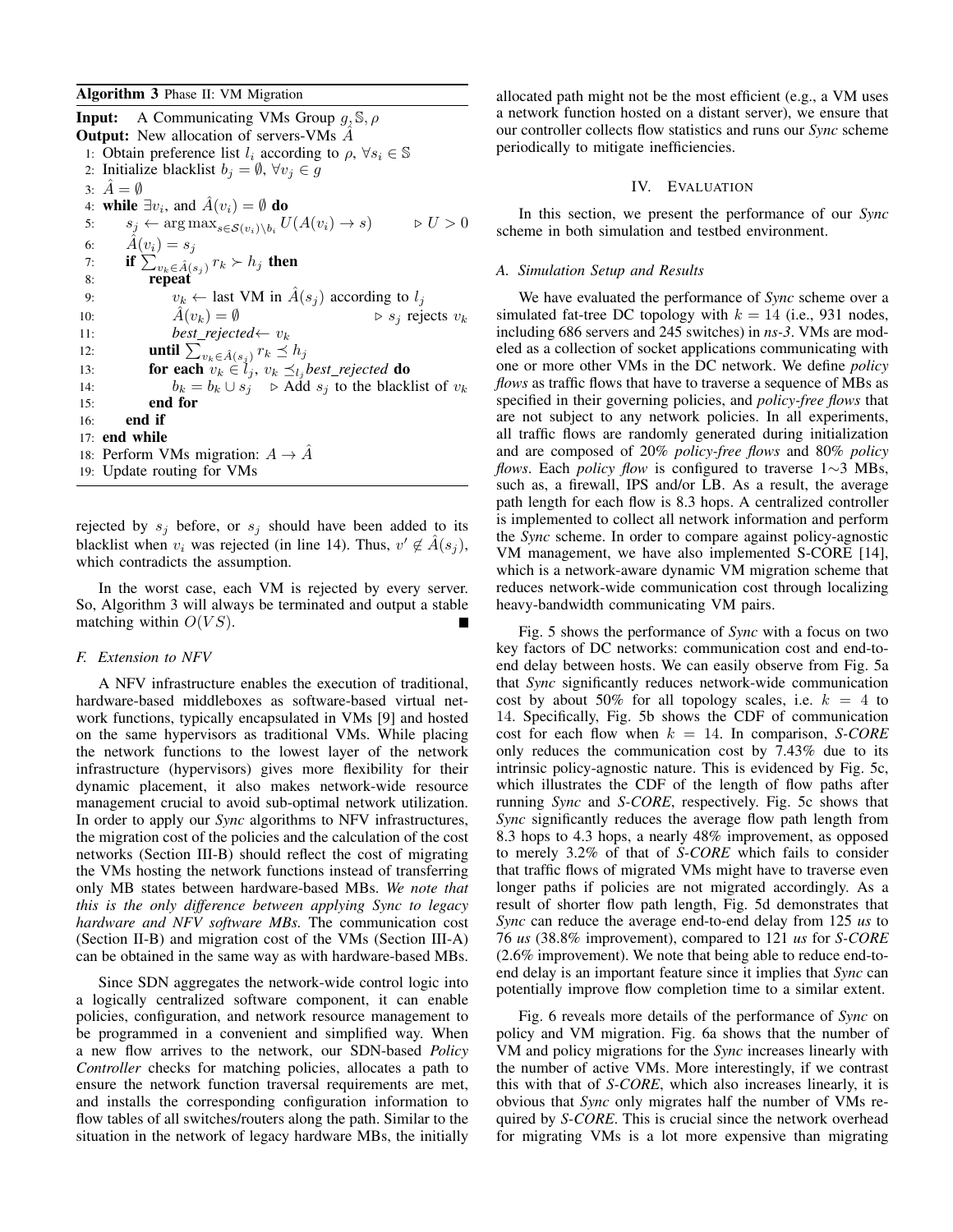

Fig. 5: *Sync* Performance

network policies. Fig. 6b shows the total utility gained for each policy (Equation 10 and 11) and VM migration (Equation 8). More interestingly, we can see from Fig. 6b that the utility gained through policy migrations is almost 3 times higher than migrating VMs, contributing 72.87% on average for the overall utility. In comparison, while *S-CORE*'s utility on VM migration as defined by Equation (8) is comparable to its counterpart in *Sync*, its overall utility is only a small fraction, 14.6%, of that of the *Sync* scheme.

Next, we explore the cases of policy violation as depicted in Fig. 1. Intuitively, we can observe from Fig. 6c that *Sync* scheme, by considering only feasible servers and MBs in constructing the Cost Network for both VM and policy migrations, can successfully avoid policy violations. On the contrary, *S-CORE* violates 8.75% of policies on average as a result of its policy-agnostic VM migration decisions. Since one policy is often implemented by multiple MBs, we have recorded 5.7% of all MBs being part of the violations. Albeit small fraction, this actually translates to enormous number, i.e. hundreds, of MBs. Apart from potential security vulnerabilities, this also implies that it could be very difficult to pinpoint the problems manually when policy violations happen.

## *B. Testbed Results on Controller Performance*

We have implemented the central controller for the proposed system on top of the Ryu SDN controller, running on an CentOS 6 host with Intel 2.1GHz CPU and 4GB of memory. The controller is responsible for the collection of flow statistics from the network, running the *Sync* migration algorithms and initiating the policy and VM migrations. Flow statistics are collected from all software switches (Open vSwitch 2.3.1) operating at the hypervisors to be able to account for all VM communication [26]. We considered two ways of collecting flow statistics. One could periodically pull OpenFlow flow statistics from all hosts to retrieve fine-grained statistics. According to our measurements, this is a reasonable solution with a single controller for mid-sized infrastructures, giving around 5.0s to retrieve flow statistics from 631 hosts each hosting 20 VMs, as shown in Fig. 7a. For larger infrastructures  $(> 1000$  hosts), we refer to  $[26]$  and suggest using multiple SDN controllers to collect flows or sampling them by using sFlow or DevoFlow [27].

The running time of the *Sync* migration algorithm has also been evaluated on the controller. The number of VMs within a communicating group, as an important input parameter in the algorithms, is scaled from 100 to 1000 VMs. The times consumed for *GetNextCommunicatingVMsGroup()* in Algorithm 1, Phase I for policy migration in Algorithm 2, and Phase II for VM migration in Algorithm 3 are shown in Fig. 7b. As shown in the figure, *GetNextCommunicatingVMsGroup()* is very efficient and can be completed within 0.06s even with 1000 communicating VMs. The running time of Phase I for policy migration is similar to Phase II when the number of communicating VMs is small. However, Phase I outperforms Phase II after the number of VMs increased above 500. With 1000 VMs, Phase I takes 1.5s, while Phase II takes 2.4s, and the total running time for *Sync* is around 4.0s. Combining the collection of flow statistic (5s) and *Sync* migration algorithms (4s), our control loop takes only around 9s to initiate VM and policy migration operations on a fat-tree DC topology with  $k = 14$  (i.e., 931 nodes, including 686 hosts and 245 switches).

## V. RELATED WORK

Recent developments in SDN enable more flexible MB deployment over the network while still ensuring that specific subsets of traffic traverse the desired set of MBs [8][10][12][13]. Zafar et al. [8] proposed *SIMPLE*, a SDN-based policy enforcement scheme to steer DC traffic in accordance to policy requirements. Similarly, Fayazbakhsh et al. presented FlowTags [13] to leverage SDN's global network visibility and guarantee correctness of policy enforcement. However, these proposals are not fully designed with VMs migration in consideration, and may put migrated VMs on the risk of policy violation and performance degradation.

Multi-tenant Cloud DC environments require more dynamic application deployment and management as demands ebb and flow over time. As a result, there is considerable literature on VM placement, consolidation and migration for server, network, and power resource optimization [14][28][29]. However, none of these research efforts consider network policy in their design.

A similar work to ours is Policy-Aware Application Cloud Embedding (PACE) [6] which is a framework to support application-wide and in-network policies VM placement. However, PACE only considers one-off VM placement, and hence fails to deal with and further improve resource utilization in the face of dynamic workloads. A recent work, *PLAN*, has been proposed to provide a joint policy and networkaware virtual machine migration scheme [30], but it does not migrate network policies, limiting the the scope for substantial performance improvement.

## VI. CONCLUSION

Network policies and virtual machines are at the heart of DC network design today. In this paper, we have studied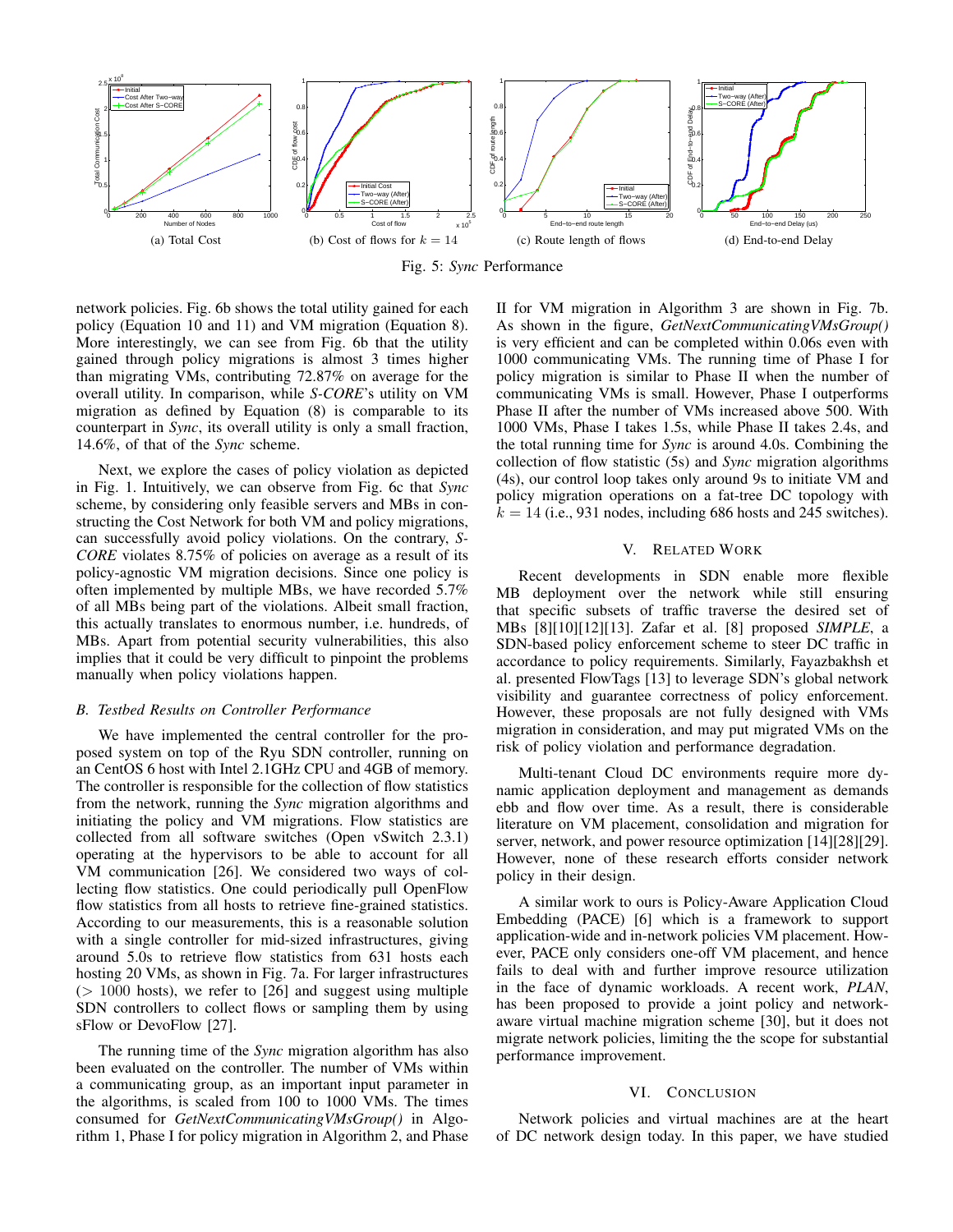

Fig. 6: Policy and VM Migrations



Fig. 7: Controller Performance

the network communication cost reduction in DC topologies by jointly considering virtual machine and network policy dynamic (re)allocation. We first proved that this jointly optimization problem is NP-Hard, and then proposed a *Sync* migration scheme to minimize the communication cost by performing policy and VM migration in two phases. Extensive results have shown that *Sync* significantly reduces the total communication cost in DC by 50% within few seconds and effectively improve end-to-end delay by 38.8%, while strictly satisfying requirements of network policies.

#### **REFERENCES**

- [1] Z. Liu, X. Wang, W. Pan, B. Yang, X. Hu, and J. Li, "Towards efficient load distribution in big data cloud," in *IEEE ICNC*, 2015, pp. 117–122.
- [2] L. Avramov and M. Portolani, *The Policy Driven Data Center with ACI: Architecture, Concepts, and Methodology*. Cisco Press, 2014.
- [3] Cisco virtualized multi-tenant data center, version 2.0 compact pod design guide. [Online]. Available: http://hyperurl.co/hpj2xt
- [4] J. Sherry, S. Hasan, C. Scott, A. Krishnamurthy, S. Ratnasamy, and V. Sekar, "Making middleboxes someone else's problem: Network processing as a cloud service," *ACM SIGCOMM Computer Communication Review*, vol. 42, no. 4, pp. 13–24, 2012.
- [5] World enterprise network and data security markets. [Online]. Available: http://hyperurl.co/hgr9qz
- [6] L. E. Li, V. Liaghat, H. Zhao, M. Hajiaghayi, D. Li, G. Wilfong, Y. R. Yang, and C. Guo, "PACE: Policy-aware application cloud embedding," in *Proceedings of 32nd IEEE INFOCOM*, 2013.
- [7] D. A. Joseph, A. Tavakoli, and I. Stoica, "A policy-aware switching layer for data centers," in *ACM SIGCOMM Computer Communication Review*, vol. 38, no. 4. ACM, 2008, pp. 51–62.
- [8] Z. A. Qazi, C.-C. Tu, L. Chiang, R. Miao, V. Sekar, and M. Yu, "Simplefying middlebox policy enforcement using SDN," *ACM SIGCOMM Computer Communication Review*, vol. 43, no. 4, pp. 27–38, 2013.
- [9] J. Martins, M. Ahmed, C. Raiciu, V. Olteanu, M. Honda, R. Bifulco, and F. Huici, "Clickos and the art of network function virtualization," in *Proc. USENIX NSDI*, 2014, pp. 459–473.
- [10] A. Gember, P. Prabhu, Z. Ghadiyali, and A. Akella, "Toward softwaredefined middlebox networking," in *Proceedings of the 11th ACM Workshop on Hot Topics in Networks*. ACM, 2012, pp. 7–12.
- [11] V. Sekar, N. Egi, S. Ratnasamy, M. K. Reiter, and G. Shi, "Design and implementation of a consolidated middlebox architecture." in *NSDI*, 2012, pp. 323–336.
- [12] A. Gember-Jacobson, C. P. Raajay Viswanathan, R. Grandl, J. Khalid, S. Das, and A. Akella, "OpenNF: enabling innovation in network function control," in *Proc. of ACM SIGCOMM*, 2014, pp. 163–174.
- [13] S. K. Fayazbakhsh, L. Chiang, V. Sekar, M. Yu, and J. C. Mogul, "Enforcing network-wide policies in the presence of dynamic middlebox actions using flowtags," in *Proc. USENIX NSDI*, 2014.
- [14] F. P. Tso, K. Oikonomou, E. Kavvadia, and D. Pezaros, "Scalable trafficaware virtual machine management for cloud data centers," in *IEEE ICDCS*, 2014.
- [15] A. Verma, P. Ahuja, and A. Neogi, "pMapper: power and migration cost aware application placement in virtualized systems," in *Proc. ACM/IFIP/USENIX Int. Conf. on Middleware*, 2008, pp. 243–264.
- [16] D. Breitgand and A. Epstein, "SLA-aware placement of multi-virtual machine elastic services in compute clouds," in *IFIP/IEEE Int. Symp. on Integrated Network Management (IM'11)*, May 2011, pp. 161–168.
- [17] Cisco, "Data center: Load balancing data center services," 2004.
- [18] M. Al-Fares, A. Loukissas, and A. Vahdat, "A scalable, commodity data center network architecture," in *ACM SIGCOMM Computer Communication Review*, vol. 38, no. 4. ACM, 2008, pp. 63–74.
- [19] A. Greenberg, J. R. Hamilton, N. Jain, S. Kandula, C. Kim, P. Lahiri, D. A. Maltz, P. Patel, and S. Sengupta, "VL2: a scalable and flexible data center network," in *ACM SIGCOMM computer communication review*, vol. 39, no. 4. ACM, 2009, pp. 51–62.
- [20] H. Xu and B. Li, "Anchor: A versatile and efficient framework for resource management in the cloud," *IEEE Transactions on Parallel and Distributed Systems*, vol. 24, no. 6, pp. 1066–1076, 2013.
- [21] Z. Hu, Y. Qiao, and J. Luo, "Coarse-grained traffic matrix estimation for data center networks," *Computer Communications*, vol. 56, pp. 25–34, 2015.
- [22] A. Greenberg, J. Hamilton, D. A. Maltz, and P. Patel, "The cost of a cloud: research problems in data center networks," *ACM SIGCOMM computer communication review*, vol. 39, no. 1, pp. 68–73, 2008.
- [23] H. Kellerer, U. Pferschy, and D. Pisinger, *Knapsack problems*. Springer Verlag, 2004.
- [24] V. Mann, A. Gupta, P. Dutta, A. Vishnoi, P. Bhattacharya, R. Poddar, and A. Iyer, "Remedy: Network-aware steady state vm management for data centers," in *NETWORKING 2012*. Springer, 2012, pp. 190–204.
- [25] D. Gale and L. S. Shapley, "College admissions and the stability of marriage," *American mathematical monthly*, pp. 9–15, 1962.
- [26] V. Mann, A. Vishnoi, and S. Bidkar, "Living on the edge: Monitoring network flows at the edge in cloud data centers," in *5th International Conference on Communication Systems and Networks (COMSNETS)*. IEEE, 2013, pp. 1–9.
- [27] A. R. Curtis, J. C. Mogul, J. Tourrilhes, P. Yalagandula, P. Sharma, and S. Banerjee, "Devoflow: Scaling flow management for highperformance networks," in *ACM SIGCOMM Computer Communication Review*, vol. 41, no. 4. ACM, 2011, pp. 254–265.